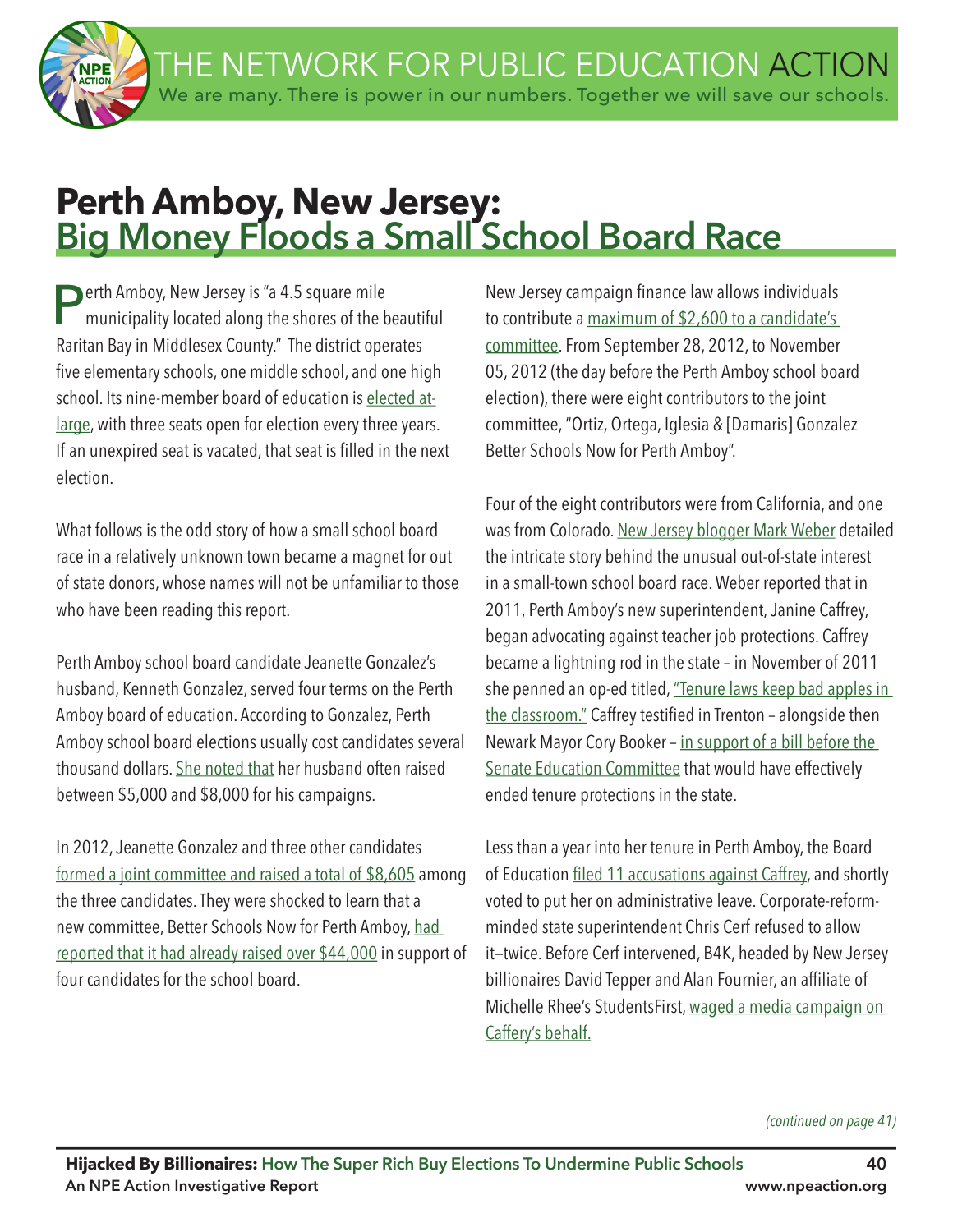### *(continued from page 40)*

And then, in the fall of 2012, money began to come in to fund a slate of candidates for the board of education sympathetic to Caffrey. Tepper and Fornier, who are not from Perth Amboy, rallied out-of-state corporate reform donors. Four donors were from California – all regular contributors to candidates that support education reform; Greg Penner, the husband of Carrie Walton Penner; David Goldberg, the former CEO of SurveyMonkey and husband of Facebook Executive Sheryl Sandberg; and venture capitalist Arthur Rock. All give generously to support education reform initiatives in the state of California, and across the nation. These three were joined in their donations by Lydia Callaghan, the wife of hedge-funder Adam Weiss, who has ties to Whitney Tilson of DFER, and Success Academy board member and hedge fund billionaire Dan Loeb.

The Colorado donor was Kent Thiry who supports corporatereform-friendly candidates in his own state, including Denver school board candidates as noted in our Denver report.

Despite the coordinated national effort to infuence a small, local board of education race, only one of the four candidates was elected to the 2012 Perth Amboy school board (William Ortiz). Thus, the 2012 out-of-state money blitz into the Perth Amboy school board elections was not successful.

Without a board majority, the remainder of Caffrey's time in Perth Amboy continued to be contentious. Less than one year after the 2012 election the board voted for the fourth and final time to put Caffrey on paid administrative leave. Less than 1 year after that vote, the board and Caffrey reached a settlement agreement that paid Caffrey six figures to leave the district for good. This not only ended Caffrey's tenure reform crusade, but the corporate reform interest in Perth Amboy as well. Subsequent elections have returned to previous levels of funding, with no outside interference.  $\blacksquare$ 

| <b>DIRECT CONTRIBUTIONS</b><br>TO ORTIZ, ORTEGA, IGLESIA<br>& GONZALEZ | <b>DATE</b>                                          | <b>AMOUNT</b>                                        |
|------------------------------------------------------------------------|------------------------------------------------------|------------------------------------------------------|
| Alan Fournier                                                          | 09/28/2012<br>09/28/2012<br>09/28/2012<br>09/28/2012 | \$2,600.00<br>\$2,600.00<br>\$2,600.00<br>\$2,600.00 |
| Jennifer Fournier                                                      | 09/28/2012<br>09/28/2012<br>09/28/2012<br>09/28/2012 | \$2,600.00<br>\$2,600.00<br>\$2,600.00<br>\$2,600.00 |

## **Table 1: In-State Contributions to Ortiz, Ortega, Iglesia & [Damaris] Gonzalez Better Schools Now for Perth Amboy**

*(continued on page 42)*